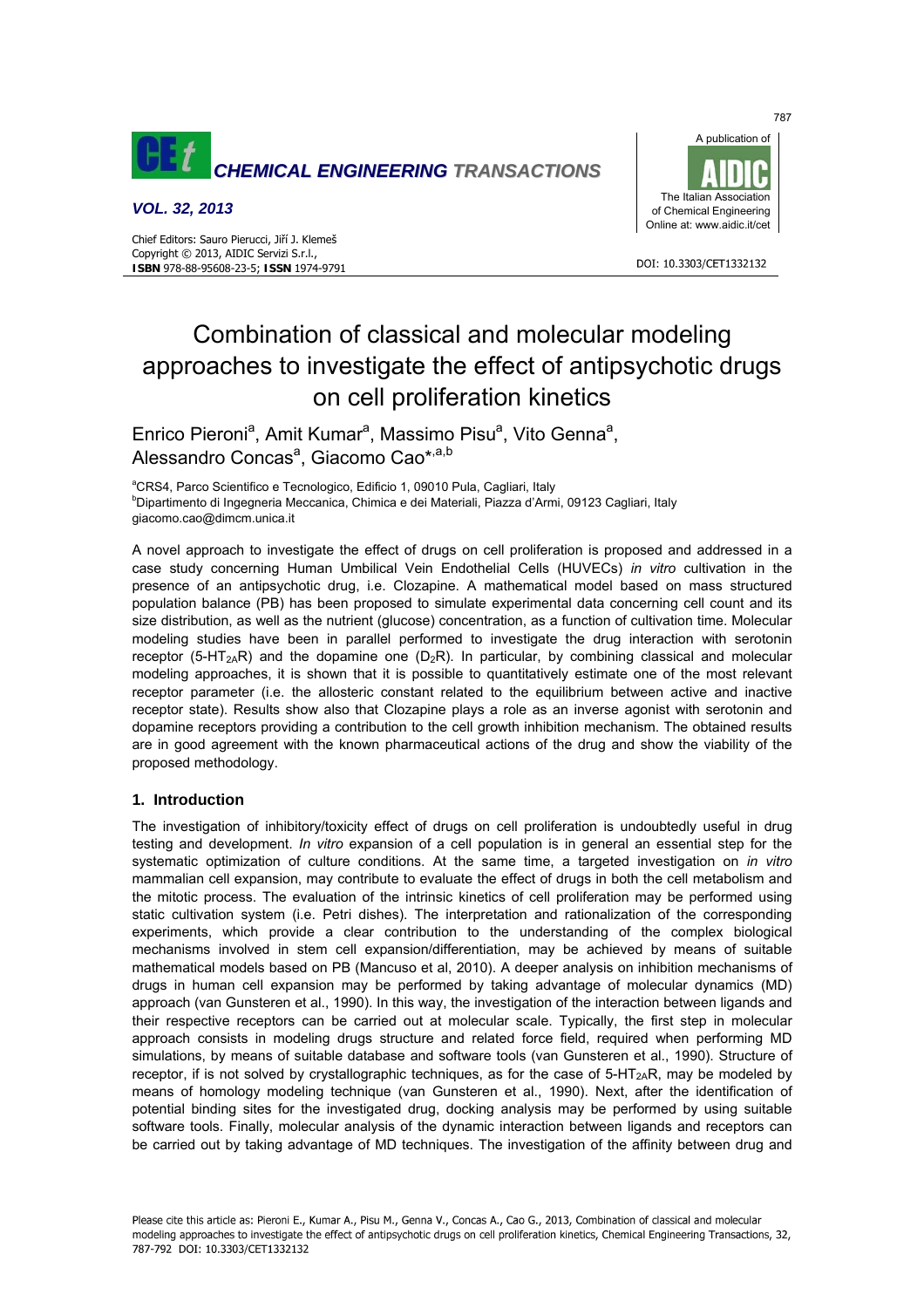the putative receptor, evaluated by docking and MD, provides significant insights to interpret cell expansion inhibition mechanism.

In this work our attention has been focused on the combination of classical and molecular modeling approaches in order to elucidate the inhibitory mechanism of an atypical antipsychotic drug (i.e. Clozapine) on HUVECs cell growth and proliferation. To the best of our knowledge the combination of these two distinct modeling approaches constitutes a first attempt characterized by a high degree of novelty in the field of cell proliferation kinetics of pharmacological interest.

#### **2. Classical and molecular modeling**

The mathematical model has been developed following a classical chemical engineering approach on the basis of a recent published paper (Mancuso et al., 2010). In particular, a mass structured PB to simulate cell growth and proliferation, has been considered by assuming uniform spatially distribution of spherical cells (Pisu et al., 2003). In the present work we report only model equations properly modified, with respect to the above mentioned paper, with the aim of taking into account glucose as limiting nutrient instead of  $O<sub>2</sub>$ . The latter one, as verified experimentally, is not kinetically limiting since its concentration in the culture medium remains constant during cell cultivation at a value close to its saturation level (i.e. 7 mg/L). Thus, considering the glucose concentration in the culture medium,  $C_{GLU}$ , the following mass structured population balance can be written:

$$
\frac{\partial \psi(m,t)}{\partial t} = -\frac{\partial \left[ \nu \, \psi(m,t) \right]}{\partial m} + 2 \int_{m}^{\infty} \psi(m',t) \, \chi_M \, \left( m', C_{GLU} \right) p(m,m') \, \, dm' - \psi(m,t) \chi_M(m, C_{GLU}) \tag{1}
$$

along with initial and boundary conditions

$$
\psi(m, t) = \psi_0(m) \quad \text{for} \quad t = 0 \quad \text{and} \quad m > 0 \tag{2}
$$

$$
\psi(m,t) = 0 \quad \text{for} \quad t > 0 \quad \text{and} \quad m = 0 \tag{3}
$$

The cell division rate,  $\chi$ <sub>*m*</sub>, appearing in Eq(1), is a function of the time rate of change of cell mass,  $V$ <sub>*m*</sub>, defined as follows:

$$
V(m, C_{GLU}) = \left(\frac{3}{d_c}\right)^{2/3} (4 \pi)^{1/3} m^{2/3} \frac{\mu^{\nu} C_{GLU}}{(C_m + C_{GLU}) \left(1 + \frac{C_I}{K_I}\right)} \Phi(t)
$$
 (4)

In Eq (4)  $V_m$  is expressed in the Michaelis-Menten form where the metabolic term is proportional to cell surface. The complex cellular processes, when a specific drug inhibits cell growth and its division, are "lumped" by means of a simple non-competitive inhibition typical of biological enzymatic systems through a properly modified Michaelis-Menten equation. Thus, when a specific drug is added to the culture medium, model equation accounts for the drug effect through the introduction of a specific inhibition constant,  $K_l$ . Eq (4) also describes the so-called "contact inhibition" which occurs when the monolayer cultivation on Petri dish is close to reach the confluence, where the rate of proliferation starts to decrease. This effect is accounted for through a specific function, Φ(*t*), defined in detail elsewhere (Mancuso et al., 2010). Finally, glucose consumption is simulated through the following material balance:

$$
\frac{\partial C_{GLU}}{\partial t} = -\left(\frac{3}{d_c}\right)^{2/3} \left(4\ \pi\right)^{1/3} Y \frac{\mu' \ C_{GLU}}{(C_m + C_{GLU}) \left(1 + \frac{C_I}{K_I}\right)^5} m^{2/3} \ \psi(m, t) \ dm
$$
\n(5)

with

$$
C_{GLU} = C_{GLU}^0 \qquad \text{for} \quad t = 0 \tag{6}
$$

The rate of glucose consumption is related to the cell mass growth by a specific yield, *Y*, which represents the mass of nutrient consumed per unit of cell mass produced. The numerical solution of partial differential Eq (1) along with the initial and boundary conditions Eq (2) and Eq (3) is performed by means of the wellknown method of lines which allows one to obtain a system of ordinary differential equations in time. The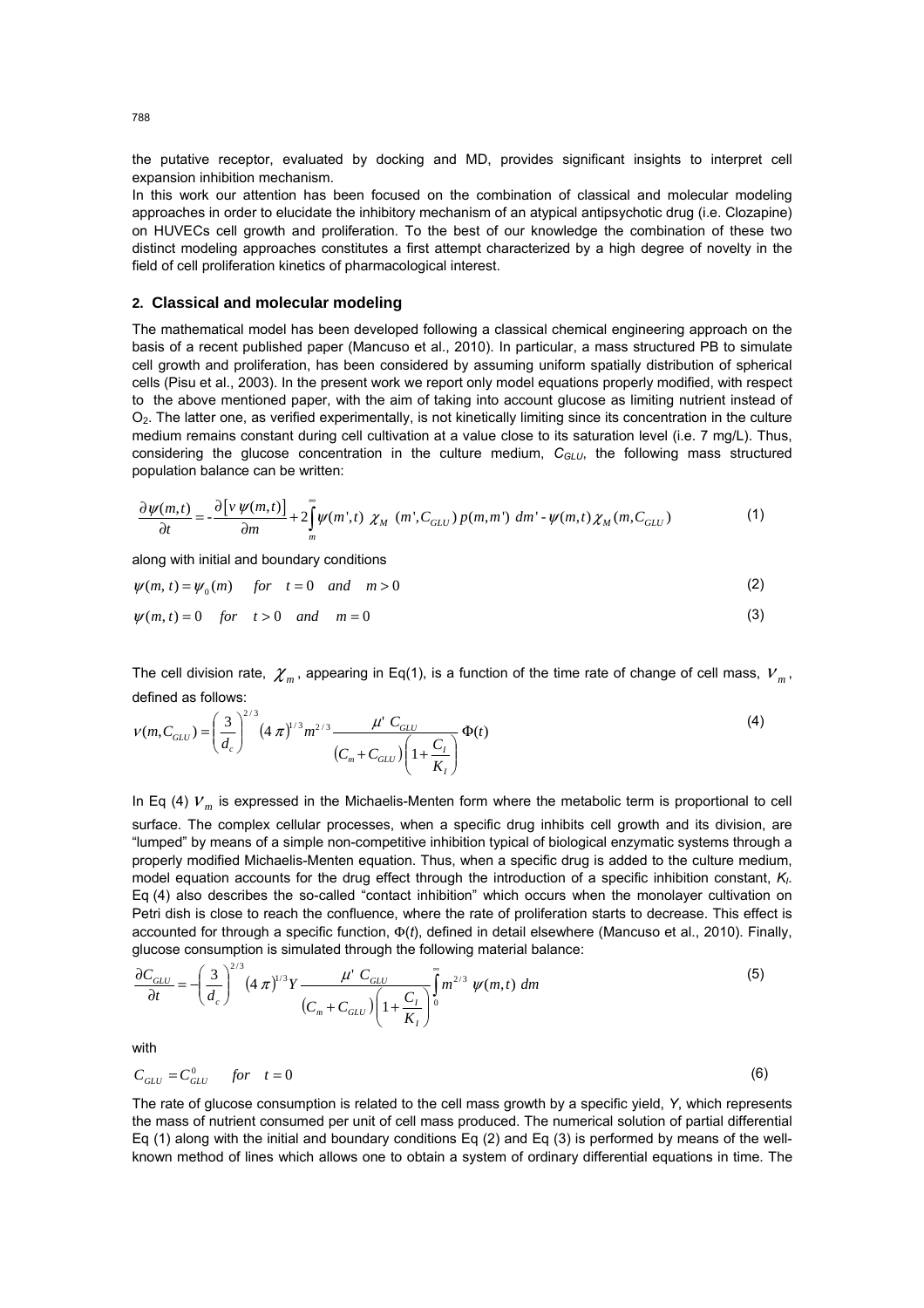latter one, together with the differential Eq (5), is then integrated by means of standard numerical libraries (Gear method, IMSL) as an initial value problem.

As discussed in the introduction, we also perform investigation at the molecular scale level by considering proper docking and MD calculations taking advantage of public domain software tools such as AutoDock and NAMD. Specifically, Clozapine targets, i.e. Serotonine (5-HT<sub>2A</sub>) and Dopamine receptors ( $D_2$ ), are modeled by homology (since their structure is not available) and refined by MD simulations. Subsequently, the binding of drug with the receptors is extensively analyzed by long MD runs and in parallel by flexible dockings to double-check the results. It is well known that molecular simulations can provide free energy variation, Δ*G,* of the binding process between ligand drug and receptor, that can be converted into the affinity constant for the drug to the receptor,  $K_{\text{aff}}$ , through the Gibbs-Helmholtz equation:

$$
\Delta G = -RT \ln(K_{\text{aff}}) \tag{7}
$$

$$
K_{\text{aff}} = \frac{[RD]}{([R][D])}
$$
\n(8)

where  $K_{\text{aff}}$  is the equilibrium constant of the reaction R+D=RD, which is typically adopted to quantitatively describe the drug (*D*) /receptor (*R*) interaction leading to the formation of the drug/receptor complex (*RD*). Let us now analyze how classical and molecular approaches can be combined to provide data integration and working hypothesis for functional mechanisms of drug receptor interaction at both molecular and cellular level, in the attempt to interpret cell growth inhibition. To this aim we consider the so called "twostate model", widely used in pharmacology (Giraldo et al., 2007) and reported in Appendix. Such a model is particularly useful in describing the action of a drug on the basal activity of cell and consequently on its proliferative capacity. Assuming two possible states of receptor (i.e. active or inactive) the equilibria reported in Eq (A1) hold while the related equilibrium constant are represented in Eq (A2). The main result of the "two-state model" is the capability to predict an inhibitory action induced by the drug (acting as an inverse agonist) on the biological basal activity through the definition of the so-called drug efficacy index *IE*. The latter one may be evaluated as shown in Eq (A3) from the knowledge of the activity *E*, as well as the constitutive *EC*, and minimal *E∞* activities, defined in Eq (A4). Next, to link classical and molecular modeling approach, we propose to define a biological inhibitory effect on cell growth, *BIE*, that can be applied to classical PB model and finally compared to inhibition index *IE*. Since the inhibition effect due to the drug reduces cell growth rate and consequently the mitotic process such biological inhibitory effect can be defined as follows:

$$
BIE = \frac{\nu(C_I = 0) - \nu(C_I \neq 0)}{\nu(C_I = 0)} = \left(1 + \frac{K_I}{C_I}\right)^{-1}
$$
\n(9)

where *ν* is the time rate of mass change of the classical PB model calculated in absence (*C<sub>I</sub>* = 0) or in the presence of drug (*CI* ≠ 0), respectively. Finally, by comparing the biological cell-scale inhibition index *BIE* reported in Eq (9) with the inhibitory effect of the drug *IE* reported in Eq (A3), we can obtain a useful biological interpretation of the inhibition constant  $K_I$ :

$$
K_t = EC50\tag{10}
$$

which, by considering Eq (A5), can be expressed as

$$
K_{I} = \frac{1}{K_{\text{aff}}} \tag{11}
$$

where the link between classical and molecular modeling approach may be clearly seen.

On the other hand, since Clozapine displays a strong inverse agonism behavior the parameter *EC50*, given by Eq (A5), may be expressed as in Eq (A6). Moreover, if MD standard simulations are related only to the receptor in the inactive state, it is apparent that the affinity constant,  $K_{\text{aff}}^I$ , obtainable through MD

calculations, corresponds to the inverse of the constant *Kin* Eq (A6). It is then possible to identify a new relationship between the affinity constant  $K_{\text{aff}}^I$  and the parameter *EC50* as reported in the same Eq(A6).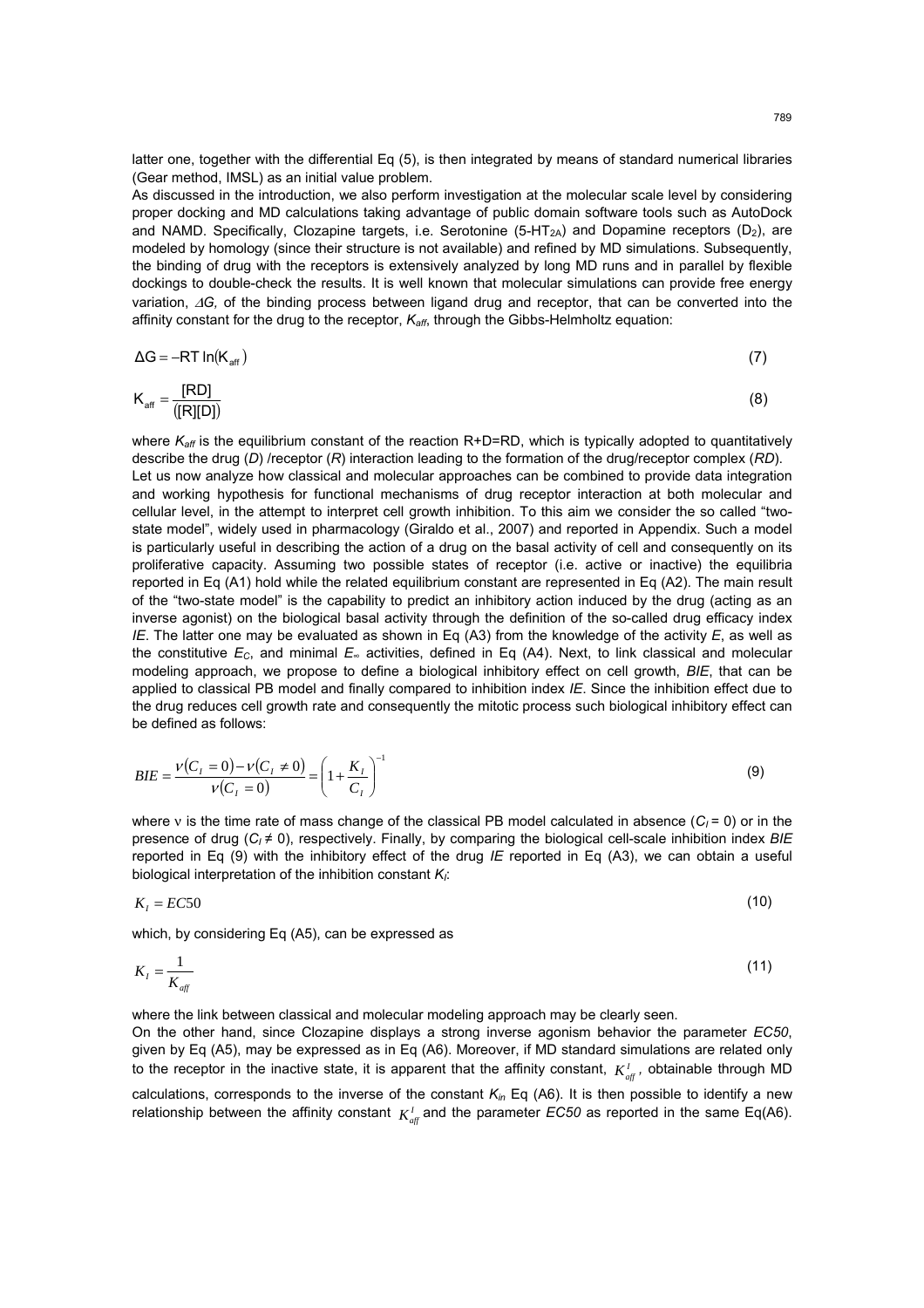Therefore, by taking into account Eq (10) and Eq (A6), one can evaluate the allosteric constant,  $K_a$  related to the equilibrium between active and inactive receptor state as follows:

$$
K_{ai} = \frac{1}{K_I K_{aff}^I - 1} \tag{12}
$$

Eq(11), in the general case, and Eq (12), when it is possible to assume strong inverse agonism behavior for the investigated drug and for MD calculations referring only to the inactive state of the receptor, may represent simple and valuable tool tools to combine classical and molecular modeling approaches in the field of cell proliferation kinetics of pharmacological interest.

## **3. Results and discussion**

Results of the mathematical model developed by a classical approach are compared with experimental data in terms of cells size distribution, total cell number and glucose concentration as a function of the cultivation time. In particular, in the present work, we take advantage of experimental data published in a previous paper (Mancuso et al., 2010) concerning cell count and its size distribution. Data on glucose concentration as a function of time, considered in this paper, refer to the same work although they were not yet published. By direct comparison between model results and experimental data in terms of total cell count and glucose concentration as a function of cultivation time for trials in absence of drug (CTRL) two model parameters (i.e. maximum rate of cell growth,  $\mu'$ , and inhibition contact parameter,  $\alpha_n$ ) have been estimated by means of a non-linear fitting procedure. All model parameters are reported in Table 1. The agreement between model results (solid line) and experimental data (symbols) appears rather good both in terms of total cell count (Figure 1a) and glucose concentration (Figure 1b). The relative error obtained from the fitting procedure is very low (i.e. 4 %), thus confirming the model reliability. From Figure 1a it may be also observed that the model well interprets the exponential growth which occurs during the first days of the cultivation (up to 2-3 days) and properly simulates the effect of the contact inhibition which arises after to about 3 days of cell expansion. The confluence is not fully reached after six days of culture and therefore the expansion curve doesn't display the typical plateau. The predictive capability of the model is also demonstrated in Figure 2 where the comparison between model results and experimental data is shown in terms of cell distribution (percentage) as a function of cell diameter. For the sake of brevity, the comparison between experimental data and model prediction is shown only after 2 days of cultivation. Similar results have been obtained for other cultivation times investigated. Next, the inhibition constant *K<sub>I</sub>* of the investigated drug, has been estimated by a fitting procedure where model results are compared with experimental data in terms of total cell count as a function of cultivation time for trials performed by adding the drug. Model parameters used in this simulation and the tuned value of *K<sub>I</sub>* are reported in Table 1. In particular, the inhibition constant resulted to be  $K<sub>l</sub> = 38.5 \mu M$  with a relative error of the fitting procedure of about 10 %. The comparison between model results (dashed line) and experimental data when drug is added in the culture medium is shown in Figure 1a in terms of total cell count and in Figure 1b in terms of glucose concentration as a function of time. As expected, drug affects the proliferative capacity of cells (Figure 1a) thus reducing the consumption of glucose (Figure 1b).

Analysis of the inhibitory effect of Clozapine on cell expansion has been also performed at molecular level. First, the starting structure of the 5-HT<sub>2A</sub> receptor was identified as discussed in the modeling section. The corresponding result is shown in Figure 3. From the model inspection and the corresponding docking analysis three potential binding sites for Clozapine have been identified (Figure 3). Going from the extracellular environment to the intracellular space, the first binding site is localized in the extra-cellular domain, the second one is in a bit deeper trans-membrane region, and corresponds to the putative binding site for the 5-HT endogenous ligand, and the third one results close to the intracellular loop at the interface with the cytoplasm. Results of binding free energies shows that the most probable binding between ligand and receptor may occur in the first putative site ( $\Delta G_1$  = -7.63 kcal/mol,  $\Delta G_2$  = -3.0 kcal/mol,  $\Delta G_3$  = -6.25 kcal/mol). On the other hand, the value of  $K_{\text{aff}}^{-1}$  = 39.2 µM estimated for the intracellular binding site is very

close to the one of  $K<sub>i</sub>$  = 38.5  $\mu$ M calculated by the classical approach as it could have been expected by taking advantage of Eq (11) which represents one of the results obtained when combining classical and molecular ones, as proposed in this paper. This is a quite intriguing issue. The drug cannot of course enter the cell from the intracellular region, but one can speculate that a saturation effect can occur at increasing drug concentration. At small drug concentration, the receptor can change configuration upon Clozapine binding to the extracellular site, thus allowing the drug, at higher concentration, to pass the energy barrier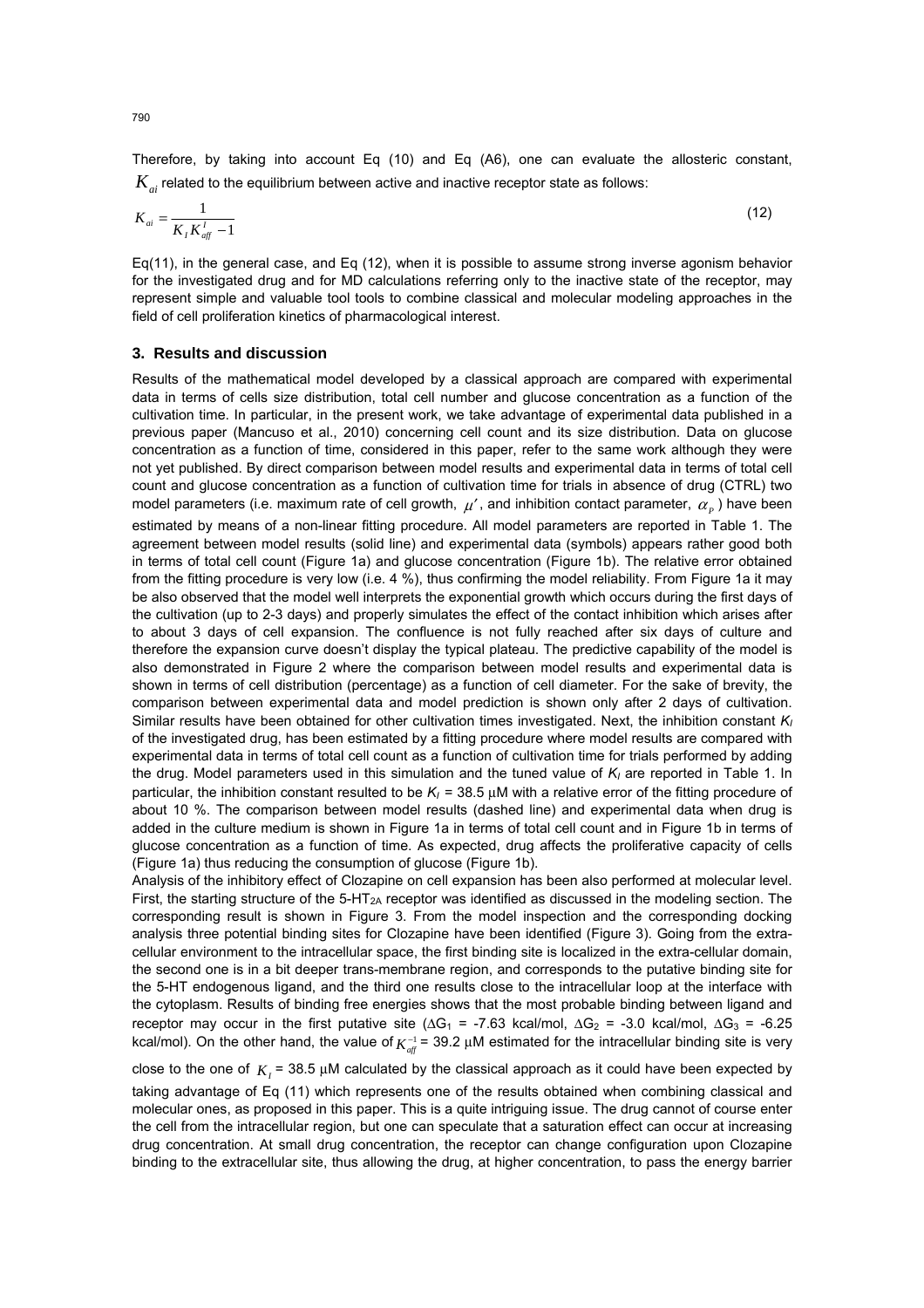and move through the intra-barrel area, and finally reach the intracellular site where it can exert a loop restraint function and then a G-protein decoupling action. Further studies are required to elucidate this aspect and the possibility of a drug transport across the serotonin receptor. Concerning the dopamine one, drug dock to an unique putative binding site with extremely high affinities (ΔG = -7.8 kcal/mol). Results obtained by means of docking analyses, in terms of free energies, have been fully confirmed by means of MD simulations. Let us finally take into account the case when molecular analysis is considered to capture only receptor and complex drug-receptor in inactive state. By taking advantage of equation (12) we can then estimate the allosteric constant *Kai* related to the equilibrium between active and inactive receptor state from the main relevant parameters of classical and molecular modeling. Result show that the values of  $K_{ai}$  are similar for both receptors (i.e.  $K_{ai}$  = 0.12 for serotonin receptor and  $K_{ai}$  = 0.09 for the dopamine one). These results appears to be reasonable, thus explaining the constitutive activity of the two receptors through a dominance of the active form  $(\sim 10 \text{ fold})$  with respect to the inactive state.

Finally, for the correct interpretation of our attempt to link the molecular to the cellular proliferation inhibition, it should be noted that a simplified model of drug interaction with a single site has been considered, while *in vitro* inhibitory mechanisms will be the combination of several, largely unknown, molecular mechanisms including interaction with different sites of other enzymes, receptors and proteins not considered in this work. With an improved computational and modelling effort, these additional contributions could be integrated, thus helping to better understand the cell growth inhibition and receptor molecular mechanisms.

| Parameter      | Meaning                        | Value          | Unit                     | Reference             |
|----------------|--------------------------------|----------------|--------------------------|-----------------------|
| N              | Number of cells                | 90,000         | Cells                    | Mancuso et al. (2010) |
| $\phi_{\rm a}$ | Petri area                     | 920            | mm <sup>2</sup>          | Mancuso et al. (2010) |
| V              | Volume                         | 1.500          | mm <sup>3</sup>          | Mancuso et al. (2010) |
| $C_{GLU}$      | Glucose concentration          | 4.44           | mM                       | Mancuso et al. (2010) |
| $C_I$          | Inhibitor concentration        | 40             | μM                       | Mancuso et al. (2010) |
| $d_{C}$        | Cell mass density              | $1.14~10^{6}$  | ng/mm <sup>3</sup>       | Mancuso et al. (2010) |
| $\mu$          | Average mass of dividing cells | 4.0            | ng                       | Mancuso et al. (2010) |
| $\sigma$       | Standard deviation of $f(m)$   | 1.57           | ng                       | Mancuso et al. (2010) |
| q              | Parameter of $\beta$ function  | 40             |                          | Mancuso et al. (2010) |
| $C_m$          | Michaelis Menten constant      | 6              | mM                       | Busik et al. (2002)   |
| Yu'            | Model parameter $(Eq(5))$      | $6.44 10^{-7}$ | mmol/(mm <sup>2</sup> h) | Busik et al. (2002)   |

*Table 1: Parameter values of PB based model used in simulations* 



*Figure 1: Comparison between model results and experimental data in terms of total cell number (a) and glucose concentration (b) as a function of cultivation time*